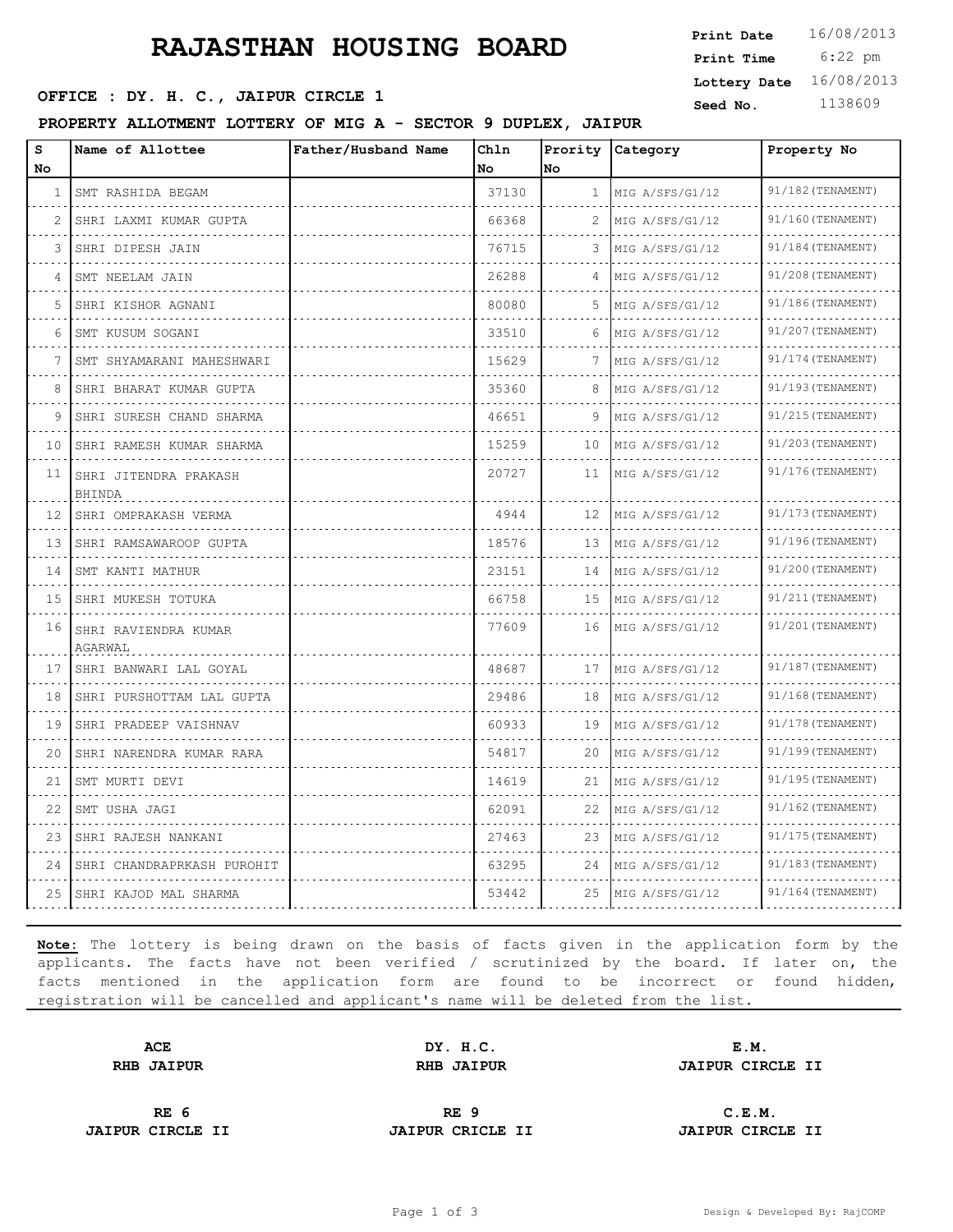## **RAJASTHAN HOUSING BOARD**

**OFFICE : DY. H. C., JAIPUR CIRCLE 1 Seed No.** 1138609

#### **PROPERTY ALLOTMENT LOTTERY OF MIG A - SECTOR 9 DUPLEX, JAIPUR**

 6:22 pm **Print Date**  $16/08/2013$ **Print Time Lottery Date** 16/08/2013

| s<br>No                    | Name of Allottee                    | Father/Husband Name | Chln<br>No | No      | Prority Category     | Property No                   |
|----------------------------|-------------------------------------|---------------------|------------|---------|----------------------|-------------------------------|
| 26                         | SMT MANJULA SHARMA                  |                     | 64706      | 26      | MIG A/SFS/G1/12      | 91/197 (TENAMENT)             |
| 27                         | .<br>SMT TIRPTA DEVI                |                     | 26386      | 27      | .<br>MIG A/SFS/G1/12 | .<br>91/170 (TENAMENT)        |
| 28                         | SHRI MEHARBAN SINGH                 |                     | 67948      | 28      | MIG A/SFS/G1/12      | 91/179 (TENAMENT)             |
| 29                         | SHRI SHOKAT ALI                     |                     | 33342      | 29      | MIG A/SFS/G1/12      | 91/198 (TENAMENT)             |
| 30                         | SHRI CHANDRAPRKASH SAIN             |                     | 56271      | 30      | MIG A/SFS/G1/12      | .<br>91/205 (TENAMENT)        |
| 31                         | SHRI SHYAM SUNDER SHARMA            |                     | 49565      | 31      | MIG A/SFS/G1/12      | 91/210 (TENAMENT)             |
| 32                         | SMT SURENDRA KOUR                   |                     | 6128       | 32      | MIG A/SFS/G1/12      | 91/159 (TENAMENT)             |
| 33                         | SHRI PARIKSHIT PARASHAR             |                     | 61613      | 33      | MIG A/SFS/G1/12      | 91/206(TENAMENT)              |
| 34                         | SHRI JAI KUMAR GODHA                |                     | 37767      | 34      | MIG A/SFS/G1/12      | .<br>91/218 (TENAMENT)        |
| 35                         | SHRI RAKESH KUMAR JAIN              |                     | 23391      | 35      | MIG A/SFS/G1/12      | 91/188 (TENAMENT)<br>.        |
| $\sim$ $\sim$ $\sim$<br>36 | SHRI RAMGOPAL GUPTA                 |                     | 25547      | .<br>36 | MIG A/SFS/G1/12<br>. | 91/177 (TENAMENT)             |
| 37                         | SHRI ANIL KUMAR                     |                     | 66239      | 37      | MIG A/SFS/G1/12      | 91/166 (TENAMENT)             |
| 38                         | SHRI RAJKUMAR KHANDELWAL            |                     | 66460      | 38      | MIG A/SFS/G1/12      | 91/212 (TENAMENT)             |
| 39                         | SHRI SURESH KUMAR GUPTA             |                     | 68365      | 39      | MIG A/SFS/G1/12<br>. | 91/167 (TENAMENT)<br><u>.</u> |
| 40                         | SHRI ARVIND KUMAR NARULA            |                     | 29078      | 40      | MIG A/SFS/G1/12      | 91/189 (TENAMENT)             |
| 41                         | SHRI MOHAN LAL GUPTA                |                     | 68996      | 41      | MIG A/SFS/G1/12      | 91/181 (TENAMENT)             |
| 42                         | SMT KAMLA KUMARI<br>.               |                     | 72440      | 1       | MIG A/SFS/G2/12      | 91/202 (TENAMENT)             |
| 43                         | SHRI GULSHAN GERA                   |                     | 28645      | 2       | MIG A/SFS/G2/12<br>. | 91/180 (TENAMENT)<br>.        |
| 44                         | SMT SATYWATI DEVI MATHUR            |                     | 21410      |         | MIG A/SFS/G2/12      | 91/204 (TENAMENT)             |
| 45                         | SHRI PRAKASH CHAND<br>KARAMCHANDANI |                     | 24295      | 4       | MIG A/SFS/G2/12      | 91/191 (TENAMENT)             |
| 46                         | SHRI RADHA KISHAN GURNANI           |                     | 25432      | 5       | MIG A/SFS/G2/12      | 91/192 (TENAMENT)             |
| 47                         | SHRI SURJEET SINGH<br>.             |                     | 58587      | 6       | MIG A/SFS/G2/12      | 91/190 (TENAMENT)             |
| 48                         | SHRI BHARAT KUMAR<br>.              |                     | 16914      | 7       | MIG A/SFS/G2/12      | 91/216 (TENAMENT)             |
| 49                         | SHRI PRAVEEN BHATIA                 |                     | 52532      | 8       | MIG A/SFS/G2/12      | 91/171 (TENAMENT)             |
| 50                         | SMT SUMITRA CHOUDHARY               |                     | 918        | 9       | MIG A/SFS/G2/12      | 91/169 (TENAMENT)             |
|                            |                                     |                     |            |         |                      |                               |

**Note:** The lottery is being drawn on the basis of facts given in the application form by the applicants. The facts have not been verified / scrutinized by the board. If later on, the facts mentioned in the application form are found to be incorrect or found hidden, registration will be cancelled and applicant's name will be deleted from the list.

**ACE DY. H.C. E.M. RHB JAIPUR RHB JAIPUR JAIPUR CIRCLE II**

**JAIPUR CIRCLE II JAIPUR CRICLE II JAIPUR CIRCLE II**

**RE 6 RE 9 C.E.M.**